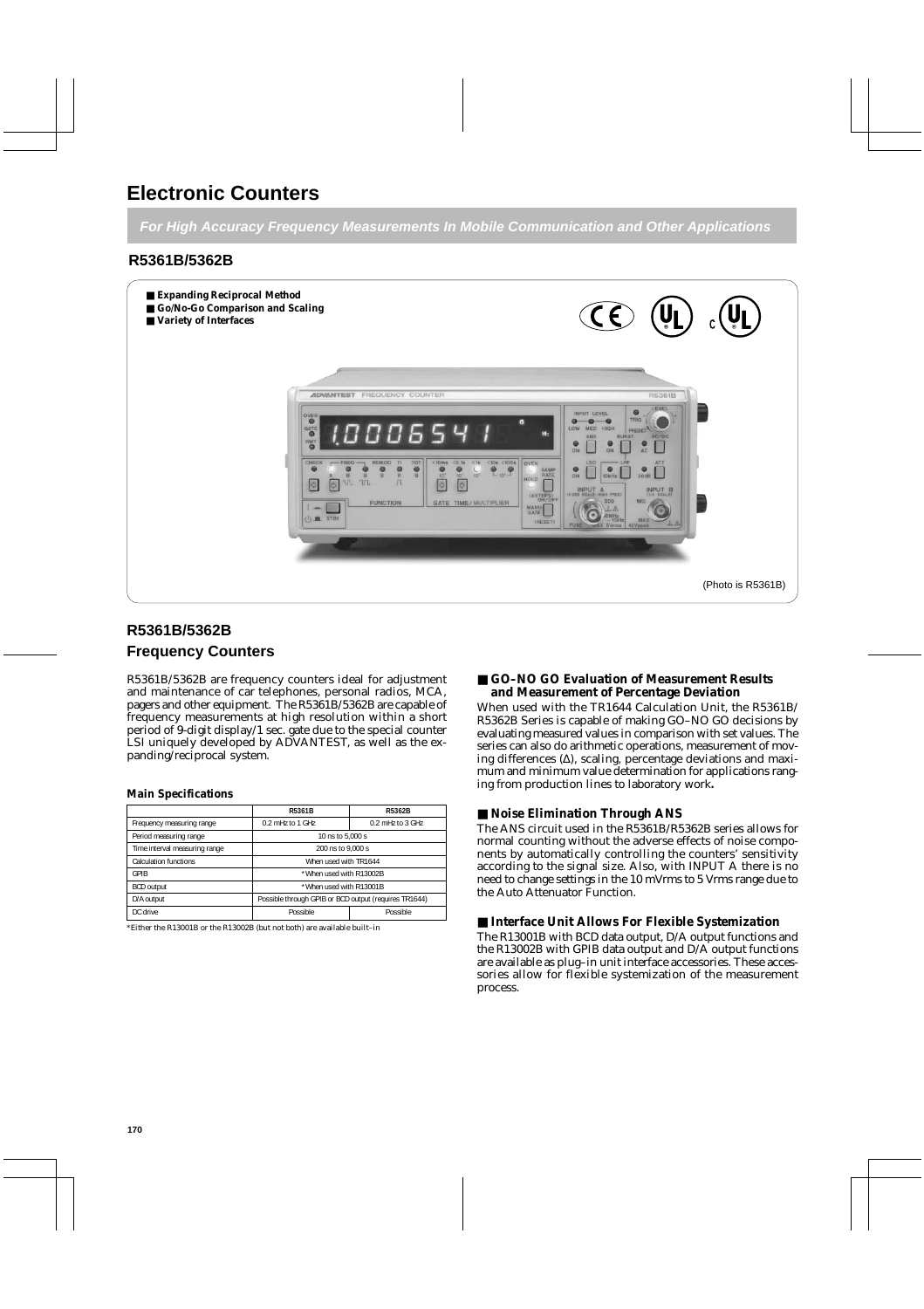**For High Accuracy Frequency Measurements In Mobile Communication and Other Applications**

## **R5361B/5362B**

#### **Specifications**

#### **Frequency Measurement (FREQ. A)**

**Measuring range:** 60 MHz to 1000 MHz (R5361B)

(R5362B) **Lower range** 60 MHz to 1500 MHz **High range** 1500 MHz to 3000 MHz

#### **Counting time:**

- $<$  10 ms (any value between 0.9 ms to 9 ms depending on frequency)
- < 0.1 s (any value between 9 ms to 90 ms depending on frequency)
- < 1 s (any value between 90 ms to 900 ms depending on frequency)
- < 10 s (any value between 900 ms to 9 s depending on frequency)
- < 100 s (any value between 9 s to 90 s depending on frequency)

**Operation time:** approx. 80 ms (included in the sample rate time in any mode other than the HOLD mode)

#### **Number of display digit:**

**LSD OFF** 6 (< 10 ms), 7 (< 0.1 s), 8 (< 1 s), 9 (< 10 s), and 9 (< 100 s; with one-digit MSD overflow)

**LSD ON**  $7 \leq 10$  ms),  $8 \leq 0.1$  s),  $9 \leq 1$  s)

9 (< 10 s; with one-digit MSD overflow)

9 (< 100 s; with two-digit MSD overflow)

**Unit display:** MHz, GHz

#### **Measuring accuracy:**

**LSD OFF**  $\pm 1$  count  $\pm$  time base accuracy LSD ON  $\pm$ odds measuring error  $\pm$ time base accuracy

### **Period Measurement (PERIOD B)**

#### **Measuring range:**

**LPF ON** 100  $\mu$ s to 5000 s (direct input)

**LPF OFF** 10 ns to 1250 s (1/4 prescale input)

#### **Counting time:**

- < 10 ms (any value between 0.9 ms to 9 ms depending on frequency)
- < 0.1 s (any value between 9 ms to 90 ms depending on frequency)
- < 1 s (any value between 90 ms to 900 ms depending on frequency)
- < 10 s (any value between 900 ms to 9 s depending on frequency)
- < 100 s (any value between 9 s to 90 s depending on frequency)
- Note 1: When LPF is turned ON and the cycle time of an input signal exceeds the parenthesized value (for example, an input signal cycle exceeding 9 ms at the range less than 10 ms), the value becomes the counting time.
- Note 2: When LPF is turned OFF and the time of 4 cycles of an input signal exceeds the parenthesized value (for example, an input signal of 2.3 ms or more at the range less than 10 ms), the value becomes the counting time.
- **Operation time:** approx. 80 ms (included in the sample rate time in any more other than the HOLD mode)
- **Number of display digit:** 6 (< 10 ms), 7 (< 0.1 s), 8 (< 1 s), 9 (< 10 s), and 9 (< 100 s with one-digit MDS overflow)

Unit display: ps, ns, µs, ms, s, ks

**Measurement accuracy:**

 $±$  trigger error  $±$  1 count  $±$  time base accuracy

**Time interval measurement (T.I.B pulse with measurement)**

**Measuring range:** 200 ns to 9000 s

**Multiplication (10ª):** 10º, 10ʲ, 10º, 10<sup>3</sup>, **Time unit:** 100ns

Unit display: ns  $\mu$ s, ms, s, ks

**Measuring accuracy:**  $\pm$  (trigger error/ $\sqrt{10^n}$  )  $\pm 1$  count  $\pm$ time base accuracy

# **Frequency Measurement (FREQ. B)**

#### **Measuring range:**

**LPF ON** 0.2 mHz to 10 kHz (direct input)

**LPF OFF** 0.8 mHz to 100 MHz (1/4 prescale input)

#### **Counting time:**

- < 10 ms (any value between 0.9 ms to 9 ms depending on frequency)
- < 0.1 s (any value between 9 ms to 90 ms depending on frequency)
- < 1 s (any value between 90 ms to 900 ms depending on frequency) < 10 s (any value between 900 ms to 9 s depending on frequency)
- < 100 s (any value between 9 s to 90 s depending on frequency)
- Note 1: When LPF is turned ON, if the input signal period exceeds the value given in parentheses, (example: the input frequency is 111 Hz or less in the 10 ms range) the counting time is 1 signal period.
- Note 2: When the LPF is turned OFF, if 4 input signal periods exceeds the value given in parentheses, (example: the input frequency is 444 Hz or less in the < 10 ms range) the counting time is 4 signal period.
- Note 3: In the < 10 ms, < 0.1 s and < 1 s ranges, the instrument resets if there are no input signal for approximately  $2 \times s$ , so the < 10 s or < 100 s range should be used to measure low-frequency signals (4 Hz or less).
- **Operation time:** approx. 80 ms (included in the sample rate time in any more other than the HOLD mode)

#### **Resolution:**

- **Sine mode**  $(\sqrt{\ } )$ : 1 kHz or more (< 10 ms), 100 Hz or more (< 0.1 s), 10 Hz or more (< 1 s), 1 Hz or more (< 10 s), and 0.1 Hz or more (< 100 s).
- **Rectangle wave mode**  $(\Box \Box)$ : 6 digits  $( $10 \text{ ms}$ ), 7$  digits  $( $0.1 \text{ s}$ ), 8$ digits  $(< 1 \text{ s})$ , 9 digits  $(< 10 \text{ s})$ , and 9 digits  $(< 100 \text{ s}$  with one-digit MSD overflow.)
- **Unit display:** mHz, mHz, Hz, kHz, MHz
- **Measuring accuracy:**  $\pm$  trigger error  $\pm 1$  count  $\pm$  time base accuracy
- **Integrator count** (TOT. B)
- **Counting range:** DC to 50 MHz
- **Count capacity:** 0 to 999999999

#### **Input Specifications**

#### **INPUT A**

- **Input voltage range:**
	- 10 mVrms. to 5 Vrms.  $(60 \text{ MHz to } 900 \text{ MHz})$ , R5361B<br>20 mVrms. to 5 Vrms.  $(5.000 \text{ MHz})$
	- 20 mVrms. to 5 Vrms. (> 900 MHz)
	- 10 mVrms. to 5 Vrms. (+27 dBm) (60 MHz to 1500 MHz)
	- 35 mVrms. to 5 Vrms. (+27 dBm) (1500 MHz to 2800 MHz)
	- 50 mVrms. to 5 Vrms. (+27 dBm) (2800 MHz to 3000 MHz) R5362B

3 Vrms max. (+23 dBm) when the ANS switch is turned ON. 500 mVrms max. (+7 dBm) when the BURST switch is turned ON.

- **Attenuator:** Automatically inserted when a signal of approx. 500 mVrms is input (20 dB).
- **Input protective fuse:** Melted at 12 Vrms (+34 dBm) applied for 1 min. or less. (R5361B)
- **Input connection mode:** AC connection
- **Input impedance:** approx. 50 Ω
- **Burst wave measurement:** Measured when the BURST switch is turned ON.
- **Superimposed noise suppression:** Suppressed when the automatic noise suppresser (ANS) switch is turned ON. (The R5362B employs an automatic attenuator insert system which works within a range of 60 MHz to 1500 MHz.)
- **Level monitor:** Displayed by 3-stage LED.
- **LOW** Turns ON at a level lower than counting level. **MED** Turns ON at counting level. **HIGH** Turns ON at a level of approx. 5 Vrms.
-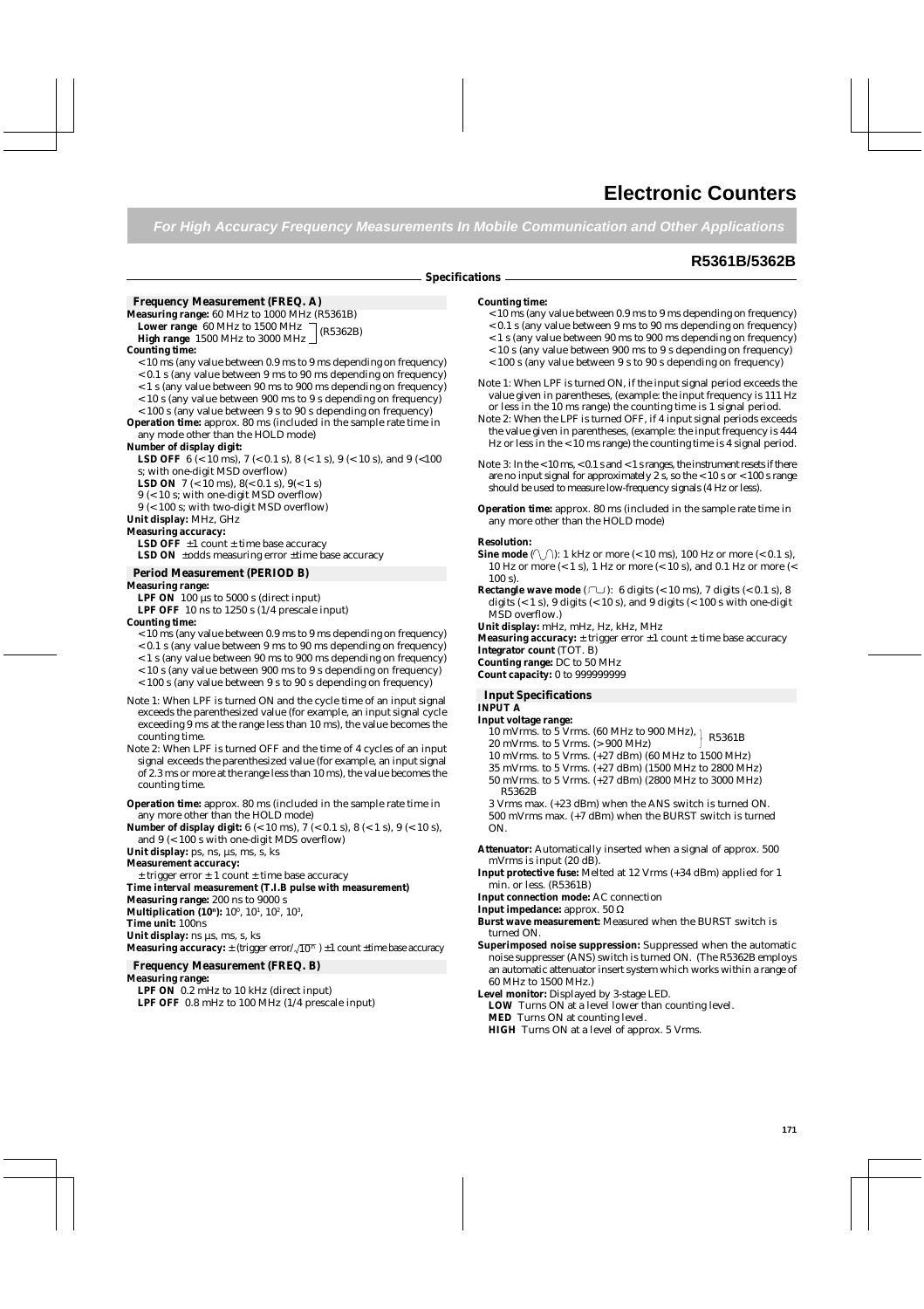**For High Accuracy Frequency Measurements In Mobile Communication and Other Applications**

### **R5361B/5362B** (Continued From Previous Page)

**Input connection:** DC/AC mode switching **Lower band limit in AC mode:** 10 Hz **Input voltage range:**

|                   | ATT.0dB               | ATT. 20 dB           |
|-------------------|-----------------------|----------------------|
| 10 kHz or less    | 25 mVrms to 10 Vrms   | 500 mVrms to 29 Vrms |
| 10 kHz to 60 MHz  | 25 mVrms to 1 Vrms    | 500 mVrms to 10 Vrms |
| 60 MHz to 100 MHz | 25 mVrms to 500 mVrms | 500 mVrms to 5 Vrms  |

**Max. input level :** 42Vpeak (ATT. 20dB)

**Input impedance:**  $1 \text{ M}\Omega$  or more; 25 pF or less

**Trigger level:** Continuously variable within a range from about  $-1.2$ V to approx. + 1.2 V; preset approx. 0 V.

**Trigger indicator:** LED display

**Superimposed noise suppression:** Filter passing through a low band of 10 kHz

**Burst wave measurement:** Measured when the BURST switch is turned ON.

#### **Time Base Internal time base frequency:** 5 MHz **Frequency stability:**

|                                          |               | Standard                | Option 20               | Option 21               | Option 22               | Option 23               |
|------------------------------------------|---------------|-------------------------|-------------------------|-------------------------|-------------------------|-------------------------|
| Needing rate                             |               | $5 \times 10^{-8}$ /day | $2 \times 10^{-8}$ /day | $5 \times 10^{-9}$ /day | $2 \times 10^{-9}$ /day | 5 x 10-10/day           |
|                                          |               | $1 \times 10^{-7}$ /mon | $8 \times 10^{-8}$ /mon | $5 \times 10^{-8}$ /mon | $2 \times 10^{-8}$ /mon | $1 \times 10^{-8}$ /mon |
| Long-range stability                     |               | $2 \times 10^{-7}$ /yr  | $1 \times 10^{-7}$ /yr  | $8 \times 10^{-8}$ /yr  | $5 \times 10^{-8}$ /yr  | $2 \times 10^{-8}$ /yr  |
| Temperature characteristics (±25°C±25°C) |               | $+1 \times 10^{-7}$     | $+5 \times 10^{-8}$     | $+5 \times 10^{-8}$     | $+1 \times 10^{-8}$     | $+5 \times 10^{-9}$     |
| <b>Rise</b>                              | After 30 min. | $+1 \times 10^{-7}$     | $+5 \times 10^{-8}$     | $+4 \times 10^{-8}$     | $+4 \times 10^{-8}$     | $+4 \times 10^{-8}$     |
| <b>characteristics</b>                   | After 60 min. |                         |                         | $\pm 2 \times 10^{-8}$  | $+1 \times 10^{-8}$     | $\pm 1 \times 10^{-8}$  |

**Internal time base output:** Frequency 10 MHz; voltage approx 1 Vpp, impedance approx 50 Ω

**External time base input:** Any frequency of 1 MHz, 2 MHz, 5 MHz, or 10 MHz; voltage 1 Vp-p to 5 Vp-p, impedance approx 500  $\Omega$ 

#### **General Specifications**

**Count capacity:** 9 digits, decimal

**Display:** Green 7-segment LED, memory display system

**Sample rate:** Approx 80 ms, approx 320 ms, approx 2.5 s, and HOLD. Self check: Check for counting operation according to the reference

internal signal.

**Operating conditions:**

**Temperature** 0°C to +40°C

**Relative humidity** 85% or less

**Storage temperature range:** –20°C to 70°C

**Power requirements:** To be selected from the following for your

| Option No.       | Standard   | Opt. 40    |
|------------------|------------|------------|
| Power supply (V) | 100 to 120 | 200 to 240 |
| 10 TT : 110 TT   |            |            |

#### 48 Hz to 440 Hz

#### **Power consumption**:

| חר<br>alwin co       |            |
|----------------------|------------|
| 30 W<br>P<br>nr<br>. | less<br>эı |

**Outer dimensions:** Approx 240 (W)  $\times$  88(H)  $\times$  360(D) mm **Mass**: 4.5 kg or less

#### **INPUT B** Accessories

| Type           | Product code          | Remarks |
|----------------|-----------------------|---------|
| AC power cable | A01402                |         |
| DC power cable | MI-71                 |         |
| Input cable    | A01036-1500   BNC-BNC |         |

#### **Options (Factory options)**

**Options 20, 21, 22 and 23:** Time base (See "Time base table.")

#### **Accessories (Sold separately)**

| TR16204A      | <b>Carrying Case</b>                           |
|---------------|------------------------------------------------|
| <b>A02801</b> | <b>Front Cover</b>                             |
| A02017        | Panel mount Set                                |
| A02621        | Rack Mount Set (main unit only) (EIA standard) |
| A02621-J      | Rack Mount Set (main unit only) (JIS standard) |